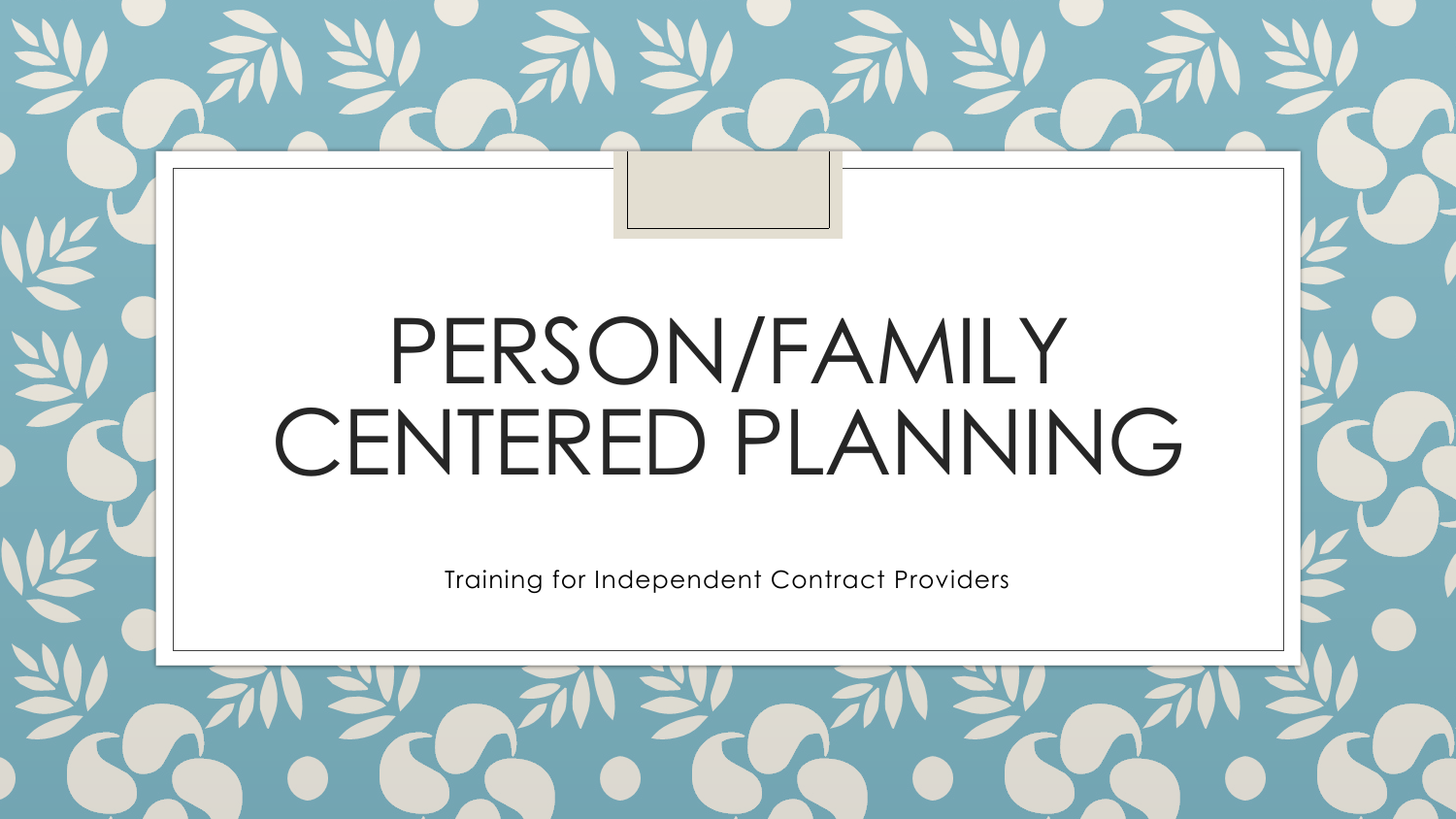#### What is Person/Family Centered Planning?

Person/Family Centered Planning is the process by which a person and their support circle is assisted in determining or voicing their hopes and dreams so that they may be interpreted into goals and objectives.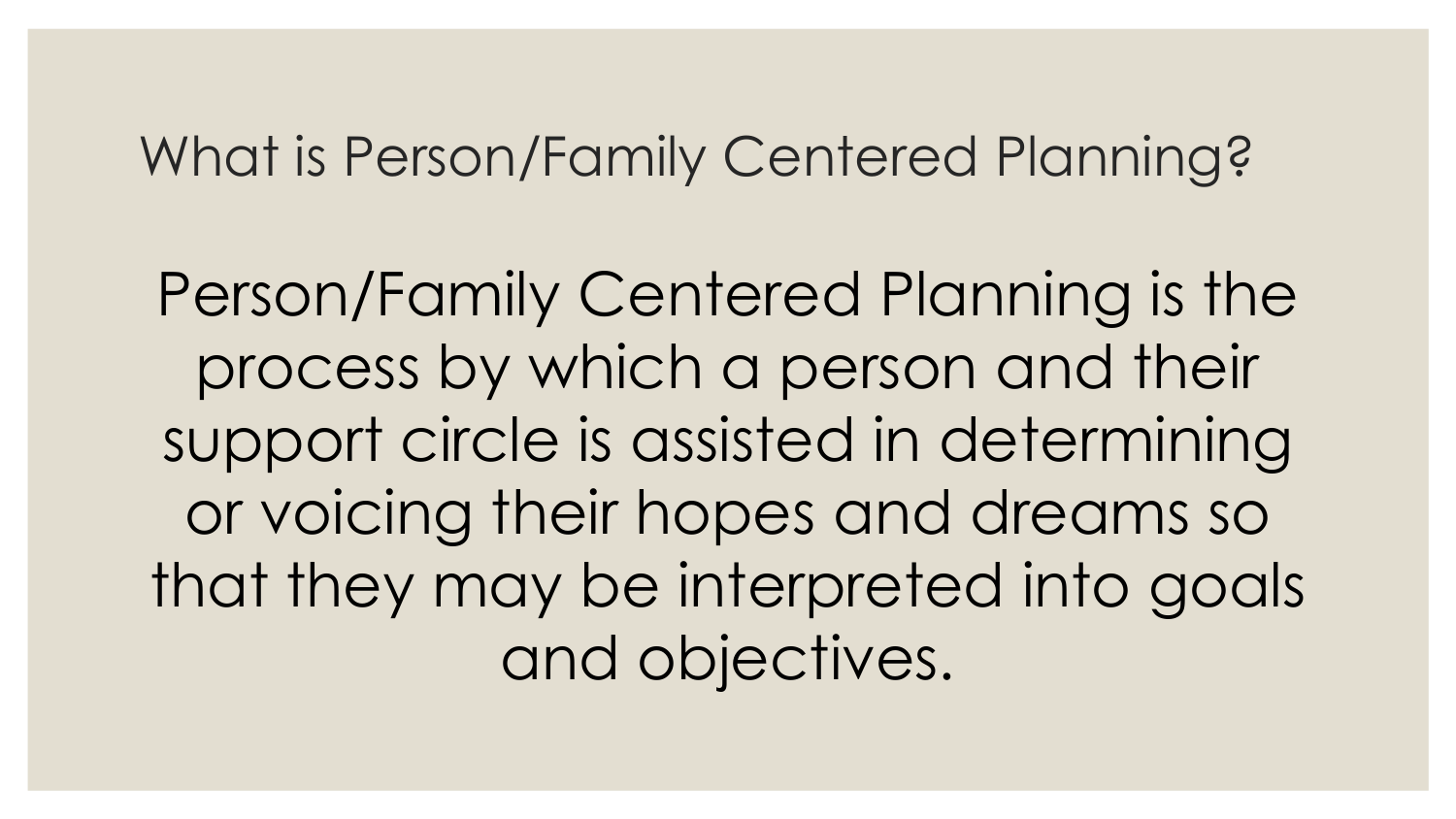## Client Choice…Our Commitment

- Person/Family Centered Planning aligns with Centra Wellness Network's Vision, Mission and Values.
- Person/Family Centered Planning allows us more opportunity to live out our values with the clients and families we serve.
- Person/Family Centered Planning offers the chance for providers and staff to interact with community members in positive ways to increase supportive networks.
- **Vision:** *We see a community where every life is valued, has meaning, and each person is treated with dignity and respect.*
- **Mission**: *Enhancing freedoms to lead a meaningful life through quality behavioral healthcare, leadership, promoting individual wellness, and teamwork within our community.*
- **Values**: *Client focused, transparency in decision making, positive work and treatment environment, responsive to stakeholder needs.*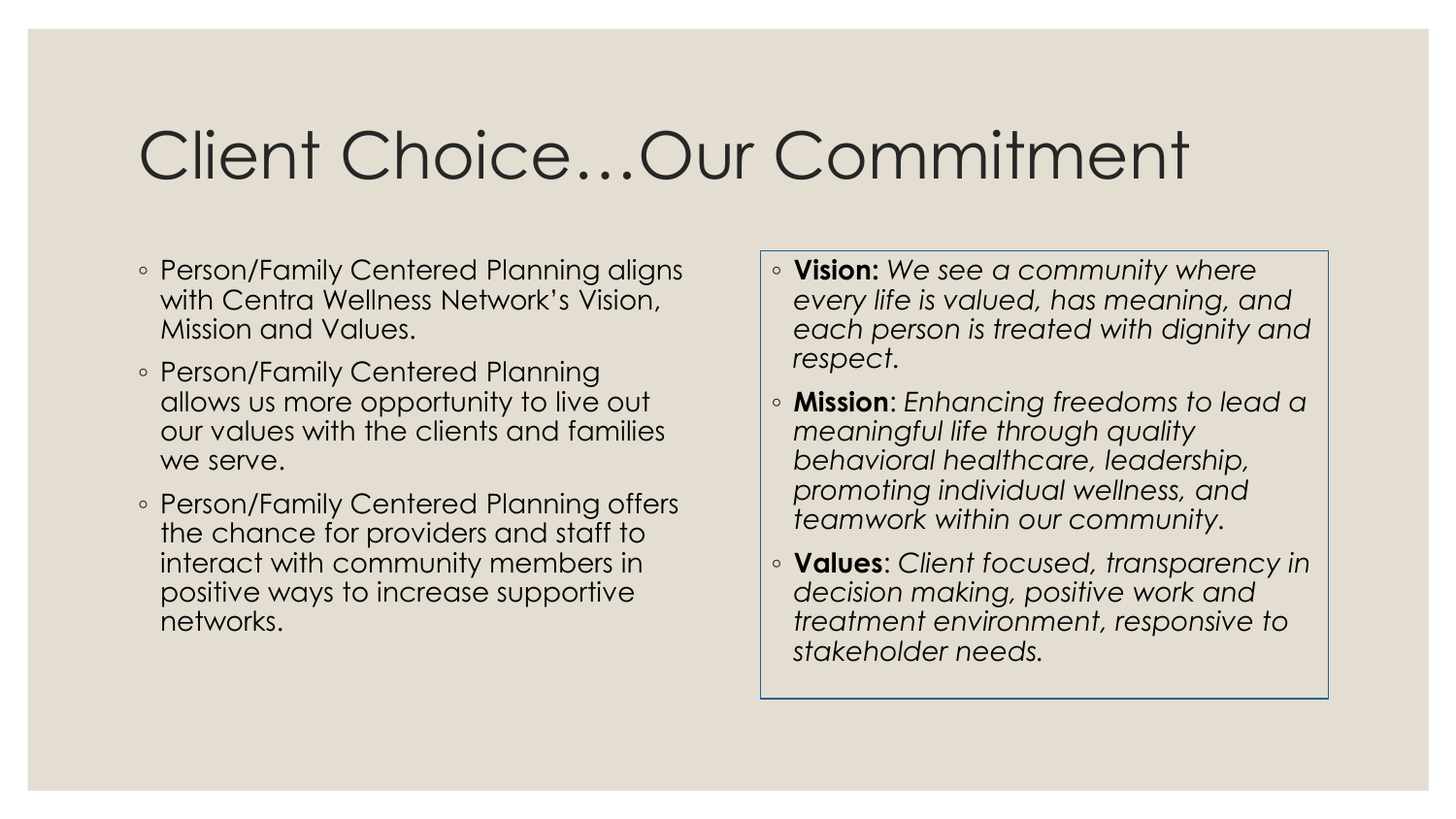### Why is Person/Family Centered Planning Important?

◦It honors the people we serve.

- ◦It is based on strengths and empowers people to learn new skills.
- ◦It helps us and the client set, prioritize and meet goals.
- ◦It gives the client the opportunity to develop networks of support.

◦It is the law (Michigan Mental Health Code 330.1712)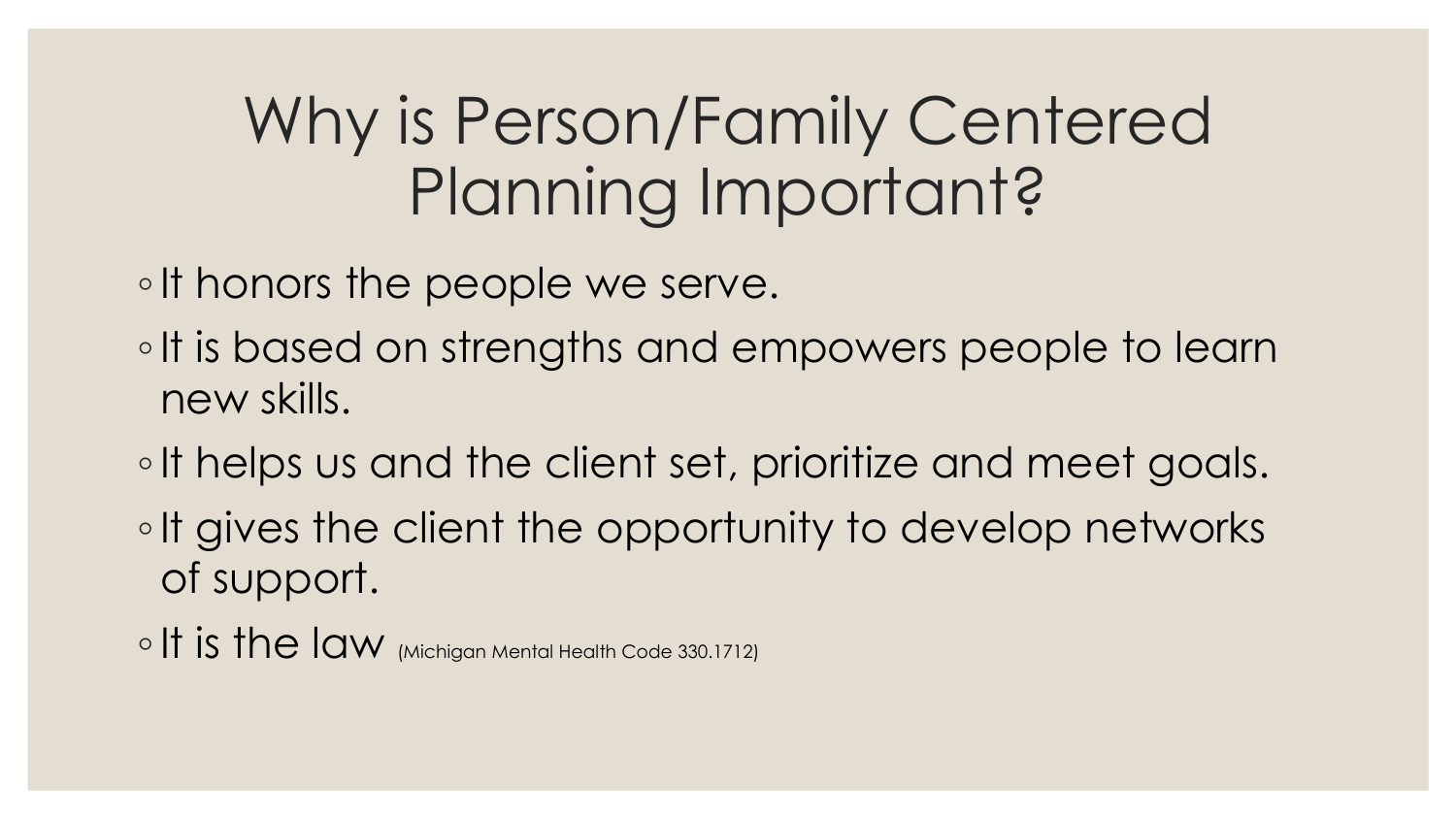### Person/Family Centered Planning Process: How does it work?

- Needs flow into the plan unless noted as not included by client or family choice.
- •Preplanning will reflect client/family strengths and choices for planning meeting date, time , location and participants.
	- •Invite natural and paid supports as chosen by the client/family
	- •Develop a written plan including client/family goals and objectives
	- •Obtain signatures from participants

Assessment Needs

> **Planning Meeting**

- •Follow the plan! Make sure you understand and are trained to provide the services according to the plan.
- •Document your services as outlined by the client/family's case manager.
- **Implementation** •Give feedback when things are going well as well as when you notice an update is needed.